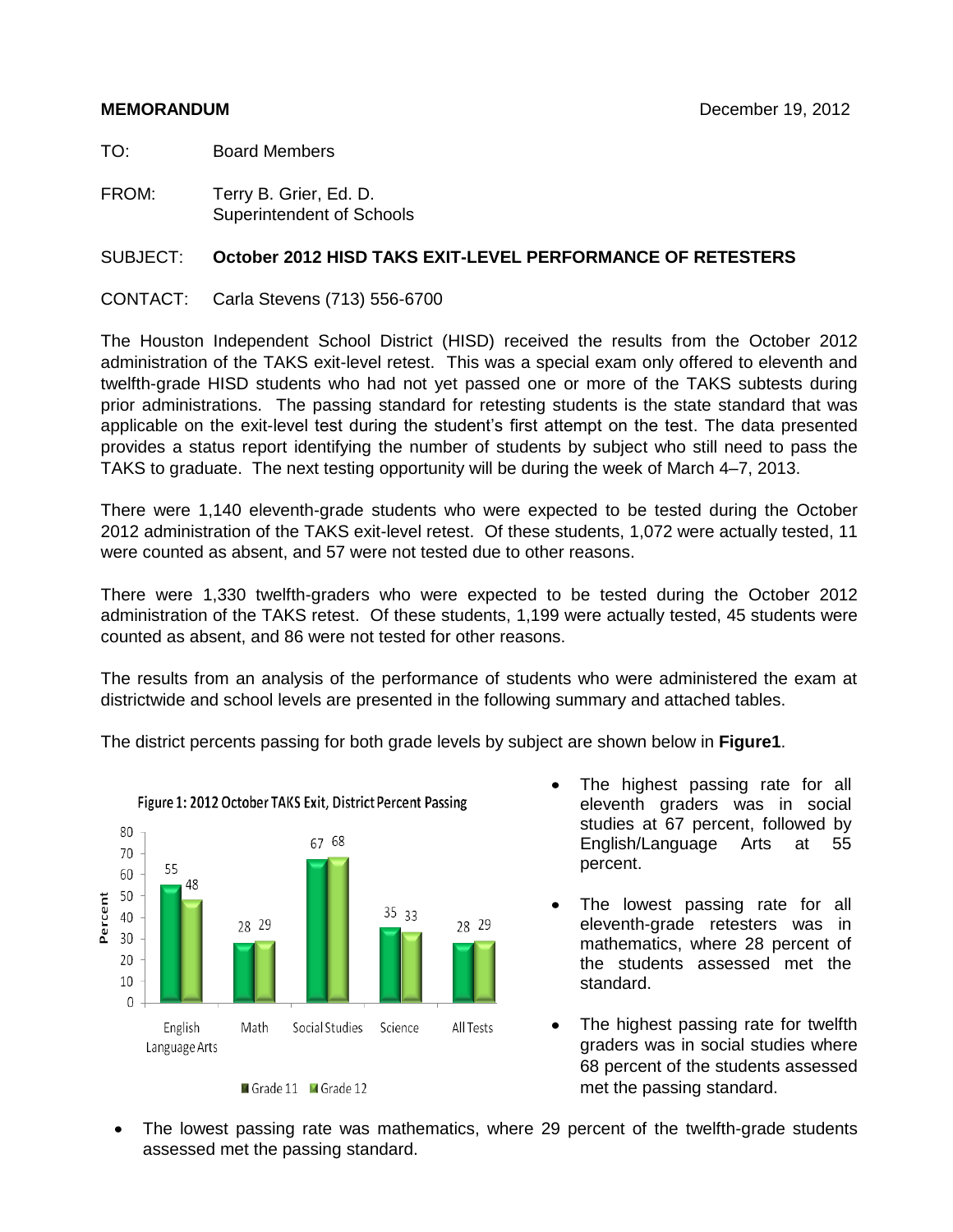**Figures 2 and 3** present the number tested and the number failing for grades 11 and 12 by subject.



Figure 2: 2012 October TAKS Exit, 11th Grade Performance

- On the 2012 October TAKS exit-level retest, 1,072 eleventh-grade students took at least one subject test. Of these students, 304 students, or 28%, met the standard on all subject tests they took.
- Conversely, 768 of those students tested still have failed at least one TAKS test needed to graduate. This compares to 634 juniors not having passed TAKS at this time in 2011.





- On the October 2012 administration of the TAKS exit-level retest, 1,199 twelfth-grade students  $\bullet$ took at least one subject test. Of these students, 345, or 29 percent, passed all subject tests they took. These 345 students have met the TAKS requirements for graduation.
- Conversely, 854 of the seniors tested still have failed at least one TAKS test needed to graduate. This compares to 1,185 seniors at this time in 2011 not having passed TAKS.

\_\_\_\_\_\_\_\_\_\_\_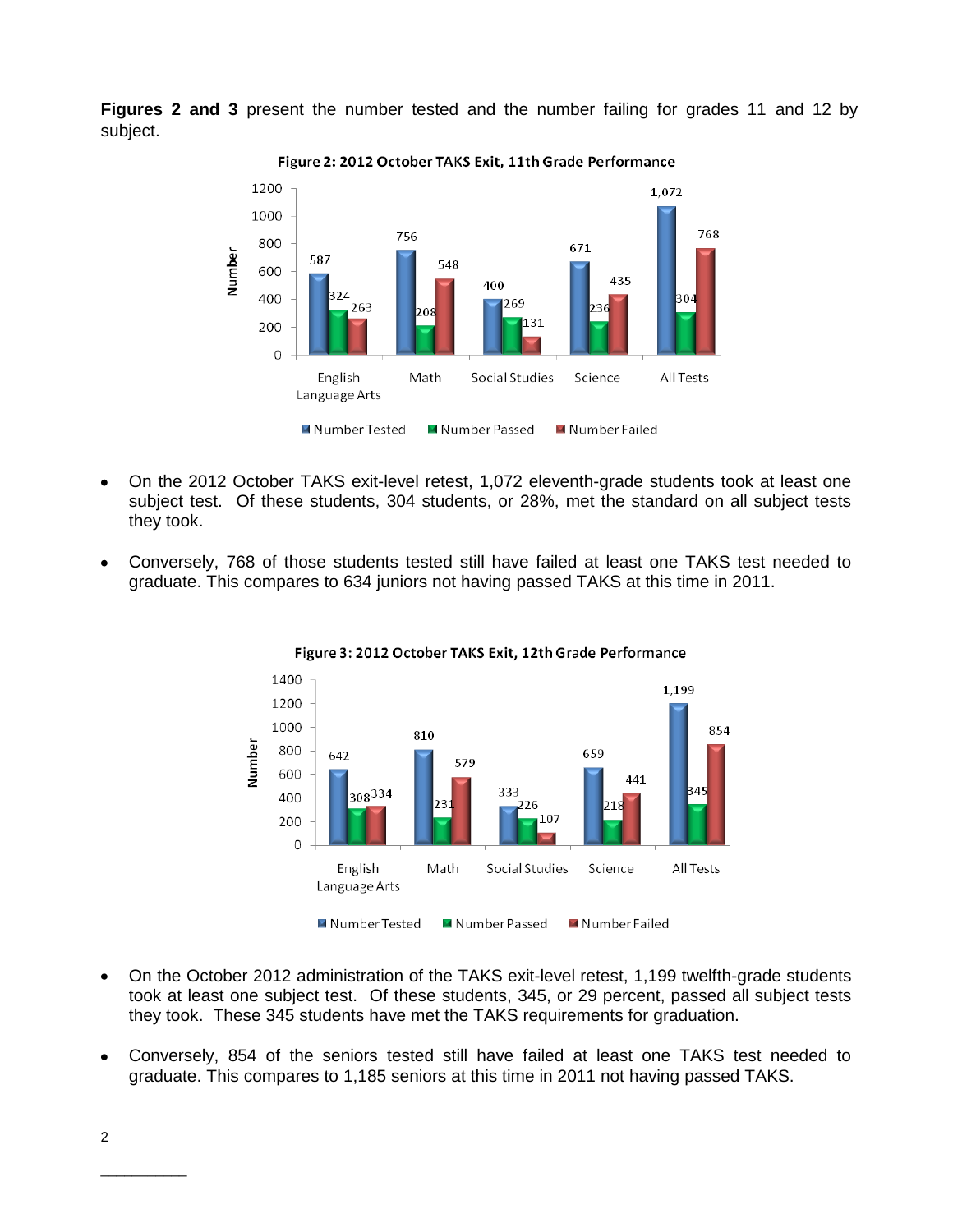### **Results by Number of Tests Taken**

Districtwide results for eleventh and twelfth-grade students by the number of tests taken for the October 2012 TAKS exit-level retest are presented in **Table 1**.

|       | Table 1: District Results on the October 2012 TAKS Exit-Level Retest<br>by the Number of Tests Taken |                 |     |                   |       |       |  |  |  |  |  |  |  |  |
|-------|------------------------------------------------------------------------------------------------------|-----------------|-----|-------------------|-------|-------|--|--|--|--|--|--|--|--|
| Grade | <b>N</b> Tests                                                                                       | N               | N   | %                 | N Not | % Not |  |  |  |  |  |  |  |  |
| Level | Taken                                                                                                | <b>Students</b> | Met | Met               | Met   | Met   |  |  |  |  |  |  |  |  |
| 11    |                                                                                                      | 416             | 178 | 43                | 238   | 57    |  |  |  |  |  |  |  |  |
| 11    | 2                                                                                                    | 227             | 38  | 17                | 189   | 83    |  |  |  |  |  |  |  |  |
| 11    | З                                                                                                    | 172             | 21  | $12 \overline{ }$ | 151   | 88    |  |  |  |  |  |  |  |  |
| 11    |                                                                                                      | 257             | 67  | 26                | 190   | 74    |  |  |  |  |  |  |  |  |
| 11    | <b>Total</b>                                                                                         | 1.072           | 304 | 28                | 768   | 72    |  |  |  |  |  |  |  |  |
| 12    |                                                                                                      | 575             | 224 | 39                | 351   | 61    |  |  |  |  |  |  |  |  |
| 12    | 2                                                                                                    | 250             | 32  | 13                | 218   | 87    |  |  |  |  |  |  |  |  |
| 12    | 3                                                                                                    | 127             | 17  | 13                | 110   | 87    |  |  |  |  |  |  |  |  |
| 12    | 4                                                                                                    | 247             | 72  | 29                | 175   | 71    |  |  |  |  |  |  |  |  |
| 12    | Total                                                                                                | 1.199           | 345 | 29                | 854   | 71    |  |  |  |  |  |  |  |  |

The attachment provides HISD student performance for the 2012 October TAKS exit-level retest by subjects, for grades eleven and twelve for the district and for student groups. **Table 2** presents the results for the following demographic groups: all students, racial/ethnic subgroups, economically disadvantaged students, English Language Learners (ELL), and students with disabilities (SWD). School-level results for eleventh and twelfth-grade students for the October 2012 Exit-Level TAKS retest are presented in **Table 3**, with Apollo campus results in **Tables 4 and 5**. The school-level results include the number taking, the percent passing, and the number not meeting the passing standard for each subject.

Tung B. Quin

**Attachments** 

cc: Superintendent's Direct Reports Chief School Officers School Support Officers High School Principals Sowmya Kumar Altagracia Guerrero Nancy Gregory

 $\overline{\phantom{a}}$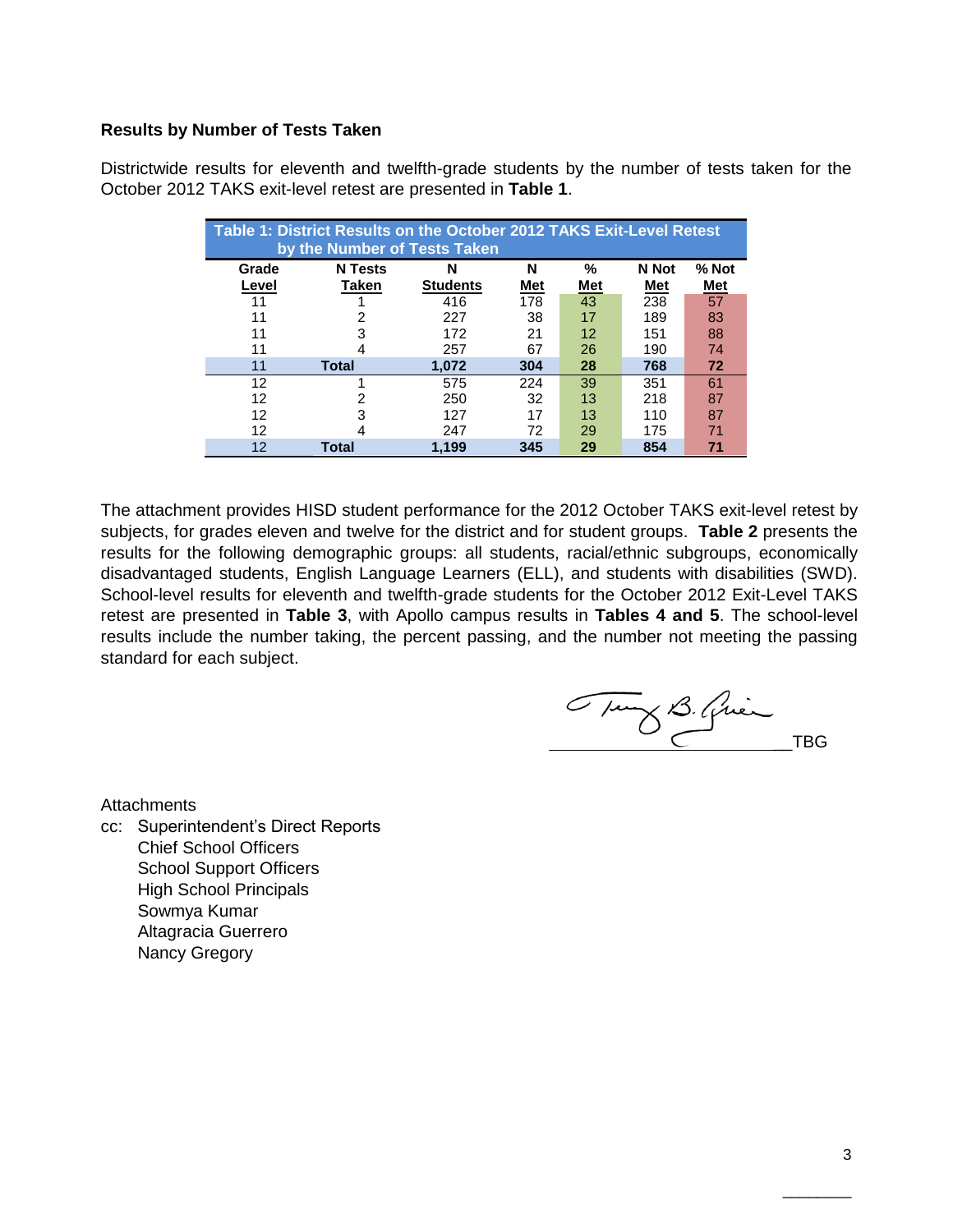# **Table 2: Districtwide Results October 2012 Exit-Level Retest by Ethnicity and Student Group**

|                 |       |                  | <b>English Language</b><br>Arts |           |                  | <b>Mathematics</b> |                                 | <b>Social</b><br><b>Studies</b> |           |                |                  | <b>Science</b> |                | <b>All Tests</b><br><b>Taken</b> |              |                |
|-----------------|-------|------------------|---------------------------------|-----------|------------------|--------------------|---------------------------------|---------------------------------|-----------|----------------|------------------|----------------|----------------|----------------------------------|--------------|----------------|
|                 | Grade | N<br><b>Take</b> | %<br>Pass                       | N<br>Fail | N<br><b>Take</b> | %<br>Pass          | $\overline{\mathsf{N}}$<br>Fail | N<br><b>Take</b>                | %<br>Pass | N<br>Fail      | N<br><b>Take</b> | %<br>Pass      | N<br>Fail      | N<br><b>Take</b>                 | $\%$<br>Pass | N<br>Fail      |
| Amer. Ind./     | 11    | 3                | $\star$                         | $\star$   | 4                | $\star$            | $\star$                         | 0                               |           |                | 4                | $\star$        | $\star$        | 5                                | 20           | $\overline{4}$ |
| Alaska          | 12    | 1                | $\star$                         | $\star$   | $\overline{2}$   | $\star$            | $\star$                         | 1                               | $\star$   | $\star$        | 3                | $\star$        | $\star$        | 4                                | $\star$      | $\star$        |
| Asian           | 11    | 25               | 36                              | 16        | 20               | 30                 | 14                              | 18                              | 72        | 5              | 25               | 48             | 13             | 34                               | 29           | 24             |
| American        | 12    | 27               | 56                              | 12        | 22               | 50                 | 11                              | 12                              | 83        | $\overline{2}$ | 18               | 28             | 13             | 38                               | 45           | 21             |
| African         | 11    | 185              | 62                              | 70        | 250              | 22                 | 195                             | 125                             | 62        | 48             | 209              | 30             | 147            | 345                              | 25           | 258            |
| American        | 12    | 136              | 60                              | 54        | 261              | 29                 | 185                             | 77                              | 82        | 14             | 186              | 37             | 117            | 338                              | 28           | 245            |
| Hispanic        | 11    | 346              | 51                              | 168       | 442              | 28                 | 317                             | 230                             | 69        | 72             | 402              | 36             | 259            | 641                              | 29           | 458            |
|                 | 12    | 428              | 41                              | 252       | 468              | 24                 | 354                             | 212                             | 59        | 86             | 405              | 29             | 289            | 744                              | 26           | 548            |
| Hawaiian/       | 11    | 1                | $\star$                         | $\star$   | 1                | $\star$            | $\star$                         | 0                               |           |                | $\overline{2}$   | $\star$        | $\star$        | 2                                | $\star$      | $\star$        |
| Pacific Is.     | 12    | 2                | $\star$                         | $\star$   | $\overline{2}$   | $\star$            | $\star$                         | 0                               |           |                | $\overline{2}$   | $\star$        | $\star$        | 2                                | $\star$      | $\star$        |
| White           | 11    | 24               | 79                              | 5         | 36               | 53                 | 17                              | 23                              | 83        | 4              | 24               | 67             | 8              | 39                               | 54           | 18             |
|                 | 12    | 37               | 78                              | 8         | 41               | 59                 | 17                              | 25                              | 88        | 3              | 35               | 57             | 15             | 56                               | 57           | 24             |
| 2 or More       | 11    | 3                | $\star$                         | $\star$   | $\overline{2}$   | $\star$            | $\star$                         | 3                               | $\star$   | $\star$        | $\overline{4}$   | $\star$        | $\star$        | 5                                | 20           | $\overline{4}$ |
| Eth. Gr.        | 12    | 3                | $\star$                         | $\star$   | 8                | 25                 | 6                               | $\overline{2}$                  | $\star$   | $\star$        | 5                | 20             | $\overline{4}$ | 9                                | 22           | $\overline{7}$ |
| Econ.           | 11    | 484              | 53                              | 226       | 608              | 25                 | 457                             | 321                             | 64        | 115            | 543              | 33             | 363            | 871                              | 26           | 642            |
| Disadv.         | 12    | 498              | 44                              | 278       | 620              | 24                 | 471                             | 256                             | 63        | 96             | 535              | 29             | 378            | 933                              | 25           | 699            |
| <b>ELL</b>      | 11    | 161              | 25                              | 120       | 130              | 22                 | 102                             | 77                              | 47        | 41             | 141              | 26             | 105            | 205                              | 18           | 168            |
|                 | 12    | 312              | 26                              | 232       | 254              | 15                 | 217                             | 133                             | 41        | 79             | 236              | 17             | 195            | 400                              | 13           | 348            |
| SWD             | 11    | 70               | 36                              | 45        | 87               | 5                  | 83                              | 39                              | 41        | 23             | 86               | 16             | 72             | 143                              | 8            | 131            |
|                 | 12    | 91               | 48                              | 47        | 123              | 15                 | 104                             | 35                              | 54        | 16             | 99               | 19             | 80             | 175                              | 20           | 140            |
| All             | 11    | 587              | 55                              | 263       | 756              | 28                 | 548                             | 400                             | 67        | 131            | 671              | 35             | 435            | 1,072                            | 28           | 768            |
| <b>Students</b> | 12    | 642              | 48                              | 334       | 810              | 29                 | 579                             | 333                             | 68        | 107            | 659              | 33             | 441            | 1,199                            | 29           | 854            |

\*Numbers masked when fewer than five students tested.

\_\_\_\_\_\_\_\_\_\_\_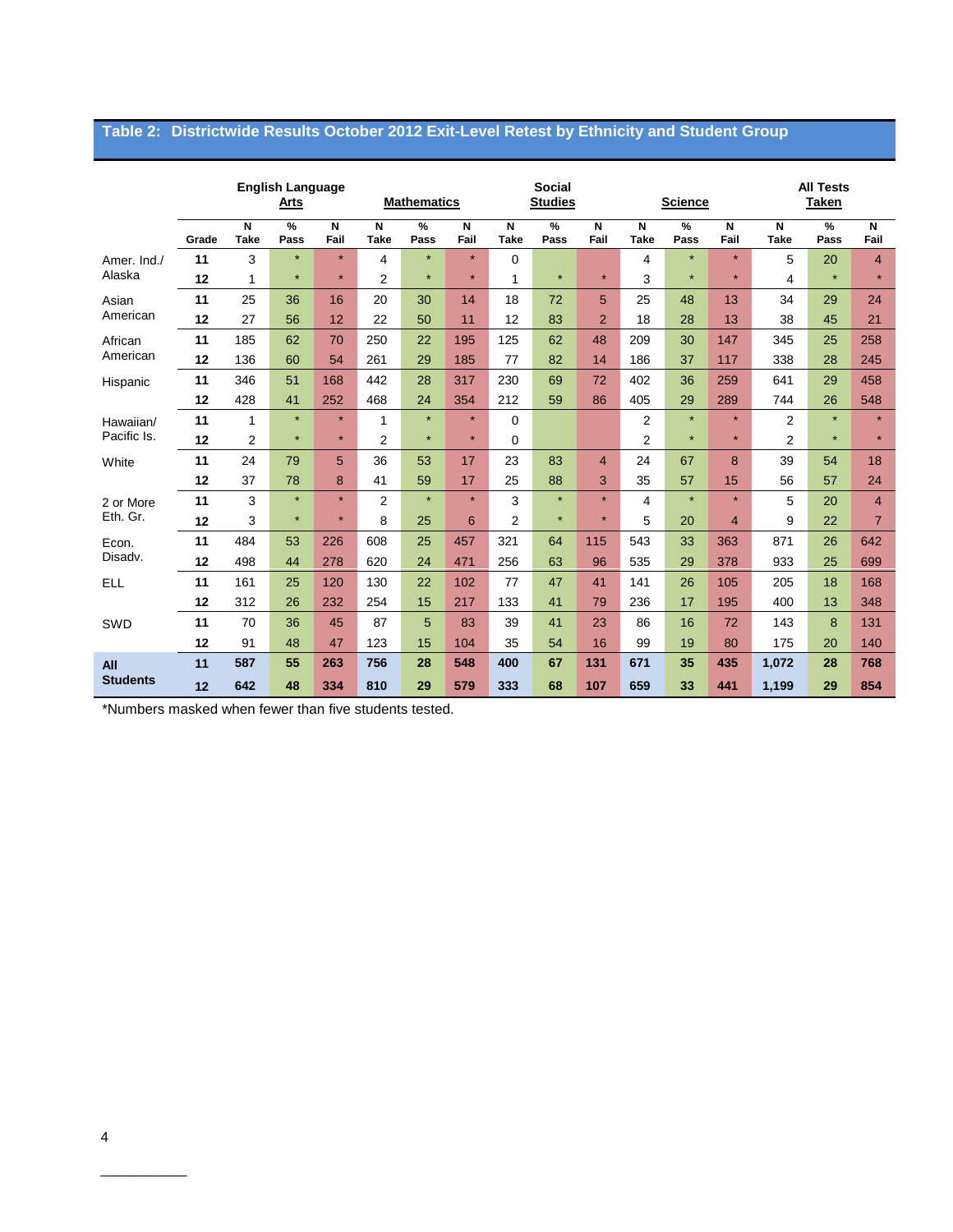|                                                     | Table 3: 2012 October TAKS Exit-Level Retest Exam Results by Campus |                             |                              |                     |                            |                                 |                               |                               |                        |                               |                           |                 |                  |                             |                        |                                |
|-----------------------------------------------------|---------------------------------------------------------------------|-----------------------------|------------------------------|---------------------|----------------------------|---------------------------------|-------------------------------|-------------------------------|------------------------|-------------------------------|---------------------------|-----------------|------------------|-----------------------------|------------------------|--------------------------------|
|                                                     |                                                                     |                             | <b>English Language Arts</b> |                     |                            | <b>Mathematics</b>              |                               |                               | <b>Social Studies</b>  |                               |                           | <b>Science</b>  |                  |                             | <b>All Tests Taken</b> |                                |
| <b>Campus</b>                                       | Grd                                                                 | N<br><b>Taking</b>          | $\%$<br>Passing              | N<br><b>Failing</b> | N<br><b>Taking</b>         | $\frac{9}{6}$<br><b>Passing</b> | $\mathbf N$<br><b>Failing</b> | N<br><b>Taking</b>            | $\%$<br><b>Passing</b> | $\mathsf N$<br><b>Failing</b> | N<br><b>Taking</b>        | $\%$<br>Passing | N<br>Failing     | N<br><b>Taking</b>          | $\%$<br>Passing        | $\mathsf{N}$<br><b>Failing</b> |
| Adv. Virtual Academy                                | 11                                                                  | 14                          | 71                           | $\overline{4}$      | 36                         | 19                              | 29                            | 15                            | 67                     | 5 <sup>5</sup>                | 34                        | 32              | 23               | 50                          | 26                     | 37                             |
|                                                     | 12                                                                  | 8                           | 63                           | $\mathbf{3}$        | 21                         | 24                              | 16                            | $\overline{4}$                | $\star$                | ×                             | 20                        | 25              | $15\,$           | 31                          | 29                     | 22                             |
| Austin                                              | 11                                                                  | $10$                        | 80                           | $\sqrt{2}$          | 11                         | 27                              | $\bf{8}$                      | $\,6\,$                       | 100                    | $\overline{0}$                | 8                         | 50              | $\overline{4}$   | 15                          | 40                     | $9\,$                          |
|                                                     | 12                                                                  | 26                          | 31                           | 18                  | 36                         | 25                              | 27                            | 10                            | 90                     | $\overline{1}$                | 31                        | 23              | 24               | 63                          | 21                     | 50                             |
| Bellaire                                            | 11                                                                  | 18                          | 56                           | $\bf 8$             | 39                         | 38                              | 24                            | 16                            | 69                     | $\overline{5}$                | 25                        | 52              | 12               | 44                          | 36                     | 28                             |
|                                                     | 12                                                                  | 30                          | 63                           | 11                  | 41                         | 29                              | 29                            | 15                            | 80                     | 3                             | 25                        | 24              | 19               | 60                          | 32                     | 41                             |
| Carnegie Vanguard                                   | 11                                                                  | $\mathsf 0$                 |                              |                     | $\mathbf 0$                |                                 |                               | $\mathbf 0$                   |                        |                               | $\pmb{0}$                 |                 |                  | $\pmb{0}$                   |                        |                                |
|                                                     | 12                                                                  | $\pmb{0}$                   |                              |                     | 3                          | $\star$                         | $\star$                       | $\overline{2}$                | $\star$                | ×                             | $\mathbf 2$               | $\star$         | $\star$          | 3                           | $\star$                | $\star$                        |
| Chavez                                              | 11                                                                  | 37                          | 38                           | 23                  | 44                         | 36                              | 28                            | 21                            | 52                     | 10                            | 44                        | 18              | 36               | 79                          | 27                     | 58                             |
|                                                     | 12                                                                  | 17                          | 35                           | 11                  | 16                         | 44                              | 9                             | 9                             | 56                     | $\overline{4}$                | 13                        | 15              | 11               | 30                          | 23                     | 23                             |
| <b>Community Services</b>                           | 11                                                                  | $\mathbf 0$                 |                              |                     | $\mathbf 0$                |                                 |                               | $\mathbf 0$                   |                        |                               | $\mathbf 0$               |                 |                  | $\overline{0}$              |                        |                                |
|                                                     | 12                                                                  | $\mathbf 0$                 |                              |                     | $\mathbf{1}$               | $\star$                         | $\star$                       | $\overline{1}$                | $\star$                | $\star$                       | $\mathbf{1}$              | $\star$         | $\star$          | $\overline{1}$              | $\star$                | $\star$                        |
| Davis                                               | 11                                                                  | 26                          | 50                           | 13                  | 28                         | 32                              | 19                            | $20\,$                        | 80                     | $\overline{4}$                | 31                        | 26              | 23               | 41                          | 27                     | 30                             |
|                                                     | 12                                                                  | 34                          | 38                           | 21                  | 50                         | 28                              | 36                            | 13                            | 77                     | 3                             | 42                        | 29              | 30               | 77                          | 29                     | 55                             |
| Eastwood Academy                                    | 11                                                                  | 5                           | 100                          | $\pmb{0}$           | 5                          | 100                             | $\overline{0}$                | 5                             | 100                    | $\mathbf 0$                   | 5                         | 100             | $\overline{0}$   | $\overline{5}$              | 100                    | $\overline{0}$                 |
|                                                     | 12                                                                  | $\mathbf{1}$                | $\star$                      | $\star$             | $\mathbf 1$                | $\star$                         | $\star$                       | $\mathbf{0}$                  |                        |                               | $\mathbf{0}$              |                 |                  | $\overline{c}$              | $\star$                | $\star$                        |
| Furr                                                | 11                                                                  | 11                          | 82                           | $\overline{2}$      | 24                         | 29                              | 17                            | 11                            | 91                     | $\overline{1}$                | 17                        | 53              | 8 <sup>°</sup>   | 33                          | 30                     | 23                             |
|                                                     | 12                                                                  | 16                          | 50                           | 8                   | 14                         | $\overline{7}$                  | 13                            | 6                             | 67                     | $\overline{2}$                | 15                        | 67              | 5 <sup>5</sup>   | 33                          | 36                     | 21                             |
| Hope Academy                                        | 11                                                                  | 16                          | 81                           | $\mathbf{3}$        | 23                         | 22                              | 18                            | 14                            | 50                     | $\overline{7}$                | 20                        | 25              | 15               | 26                          | 19                     | 21                             |
|                                                     | 12                                                                  | 8                           | 88                           | $\overline{1}$      | 18                         | 28                              | 13                            | 5                             | 60                     | $\overline{2}$                | 9                         | 33              | $\boldsymbol{6}$ | 20                          | 30                     | 14                             |
| Houston Academy for<br><b>International Studies</b> | 11<br>12                                                            | $\pmb{0}$<br>$\overline{2}$ | $\star$                      | $\star$             | $\mathbf 0$<br>$\mathbf 1$ | $\star$                         | $\star$                       | $\mathbf 0$<br>$\overline{1}$ | $\star$                | $\star$                       | $\pmb{0}$<br>$\mathbf{1}$ | $\star$         | $\star$          | $\pmb{0}$<br>$\overline{2}$ | $\star$                | $\star$                        |
| <b>HSLECJ</b>                                       | 11                                                                  | 0                           |                              |                     | $\mathbf 0$                |                                 |                               | $\mathbf 0$                   |                        |                               | $\mathbf 0$               |                 |                  | $\mathbf 0$                 |                        |                                |
|                                                     | 12                                                                  | 0                           |                              |                     | 2                          | $\star$                         | $\star$                       | $\overline{1}$                | $\star$                | ×                             | $\mathbf 2$               | $\star$         | $\star$          | $\overline{4}$              | $\star$                | $\star$                        |
| <b>HSPVA</b>                                        | 11                                                                  | 0                           |                              |                     | $\mathbf 0$                |                                 |                               | $\overline{1}$                | $\star$                | $\star$                       | $\mathbf 0$               |                 |                  | $\mathbf{1}$                | $\star$                | $\star$                        |
|                                                     | 12                                                                  | $\mathbf{1}$                | $\star$                      | $\star$             | $\mathbf{1}$               | $\star$                         | $\star$                       | $\overline{1}$                | $\star$                | $\star$                       | $\mathbf{1}$              | $\star$         | $\star$          | $\mathbf{1}$                | $\star$                | $\star$                        |
| Houston M, S, T                                     | 11                                                                  | 8                           | 38                           | $5\phantom{.0}$     | 16                         | $6\phantom{1}$                  | 15                            | $\sqrt{5}$                    | 80                     | $\mathbf{1}$                  | 10                        | 40              | $6\phantom{1}$   | 21                          | 19                     | 17                             |
|                                                     | 12                                                                  | 49                          | 49                           | 25                  | 67                         | 25                              | 50                            | 20                            | 75                     | 5                             | 60                        | 32              | 41               | 108                         | 27                     | 79                             |

\*Fewer than 5 students tested.

\_\_\_\_\_\_\_\_\_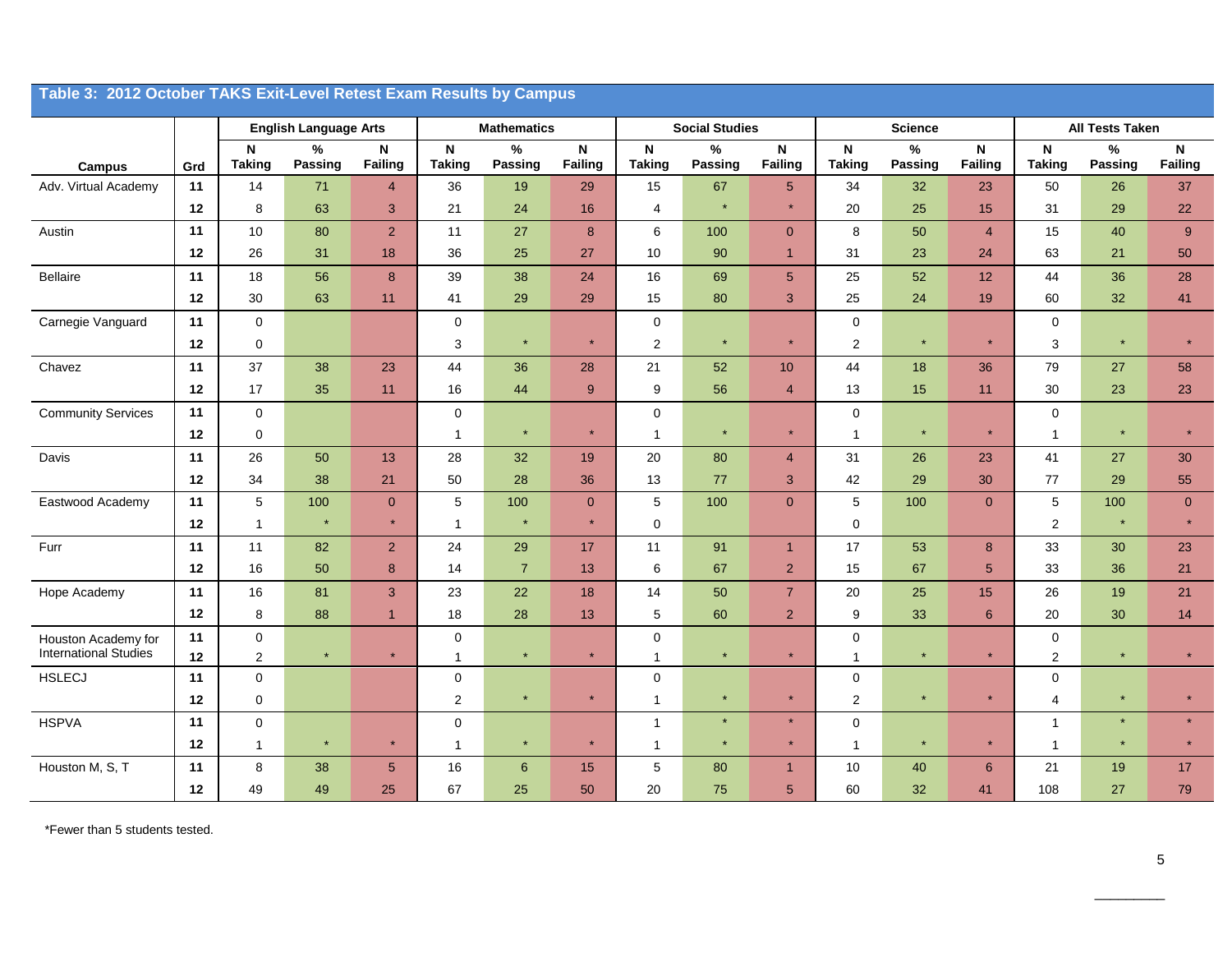| Table 3: 2012 October TAKS Exit-Level Retest Exam Results by Campus |          |                               |                              |                                |                                            |                    |                                |                              |                       |                                      |                              |                 |                 |                               |                        |                         |
|---------------------------------------------------------------------|----------|-------------------------------|------------------------------|--------------------------------|--------------------------------------------|--------------------|--------------------------------|------------------------------|-----------------------|--------------------------------------|------------------------------|-----------------|-----------------|-------------------------------|------------------------|-------------------------|
|                                                                     |          |                               | <b>English Language Arts</b> |                                |                                            | <b>Mathematics</b> |                                |                              | <b>Social Studies</b> |                                      | <b>Science</b>               |                 |                 |                               | <b>All Tests Taken</b> |                         |
| <b>Campus</b>                                                       | Grd      | $\mathsf{N}$<br><b>Taking</b> | $\%$<br>Passing              | $\mathsf{N}\xspace$<br>Failing | $\boldsymbol{\mathsf{N}}$<br><b>Taking</b> | $\%$<br>Passing    | $\mathsf{N}\xspace$<br>Failing | $\mathsf N$<br><b>Taking</b> | $\%$<br>Passing       | $\boldsymbol{\mathsf{N}}$<br>Failing | $\mathsf N$<br><b>Taking</b> | $\%$<br>Passing | N<br>Failing    | $\mathsf{N}$<br><b>Taking</b> | $\%$<br>Passing        | $\mathsf{N}$<br>Failing |
| Jones                                                               | 11       | $\mathbf 0$                   |                              |                                | $\mathbf 0$                                |                    |                                | $\mathbf 0$                  |                       |                                      | 0                            |                 |                 | $\mathbf 0$                   |                        |                         |
|                                                                     | 12       | 11                            | 36                           | $\overline{7}$                 | 23                                         | $9\,$              | 21                             | 3                            | $\star$               | $\star$                              | 18                           | 33              | 12              | 30                            | 20                     | 24                      |
| Jordan, Barbara                                                     | 11       | $\,6\,$                       | 33                           | $\overline{4}$                 | 8                                          | 13                 | $\overline{7}$                 | $\pmb{0}$                    |                       |                                      | $\mathsf 3$                  | $\star$         | $\star$         | 15                            | 20                     | 12                      |
|                                                                     | 12       | $\overline{c}$                | $\star$                      | $\star$                        | $\mathbf{1}$                               | $\star$            | $\star$                        | $\mathbf 0$                  |                       |                                      | $\pmb{0}$                    |                 |                 | 3                             | $\star$                | $\star$                 |
| Kashmere                                                            | 11       | 14                            | 71                           | $\overline{4}$                 | 13                                         | 31                 | 9                              | 12                           | 75                    | 3                                    | 13                           | 38              | $\bf 8$         | 16                            | 19                     | 13                      |
|                                                                     | 12       | 10                            | 50                           | $5\phantom{.0}$                | 15                                         | 40                 | 9                              | $\mathbf{1}$                 |                       | $\star$                              | 14                           | 21              | 11              | 22                            | 36                     | 14                      |
| Lamar                                                               | 11       | 11                            | 82                           | $\overline{2}$                 | 11                                         | 55                 | $5\phantom{.0}$                | $\,$ 5 $\,$                  | 80                    | $\overline{1}$                       | 11                           | 27              | $\bf 8$         | 19                            | 53                     | 9                       |
|                                                                     | 12       | 30                            | 73                           | 8                              | 31                                         | 42                 | 18                             | 18                           | 94                    | $\overline{1}$                       | 30                           | 40              | 18              | 55                            | 45                     | 30                      |
| Lee                                                                 | 11       | 21                            | $71$                         | $\,6\,$                        | 25                                         | 48                 | 13                             | 23                           | 74                    | $6\phantom{1}$                       | 25                           | 56              | 11              | 28                            | 43                     | 16                      |
|                                                                     | 12       | 48                            | 42                           | 28                             | 49                                         | 31                 | 34                             | 16                           | 63                    | 6                                    | 43                           | 37              | 27              | 73                            | 29                     | 52                      |
| Liberty                                                             | 11       | $\mathbf 0$                   |                              |                                | $\mathbf 0$                                |                    |                                | $\mathbf 0$                  |                       |                                      | $\mathbf 0$                  |                 |                 | $\mathbf 0$                   |                        |                         |
|                                                                     | 12       | 136                           | 18                           | 111                            | 126                                        | $\bf8$             | 116                            | 90                           | 34                    | 59                                   | 120                          | 15              | 102             | 167                           | $\overline{7}$         | 156                     |
| Madison                                                             | 11       | 44                            | 41                           | 26                             | 45                                         | 36                 | 29                             | 24                           | 75                    | $6^{\circ}$                          | 45                           | 38              | 28              | 78                            | 28                     | 56                      |
|                                                                     | 12       | 16                            | 63                           | 6                              | 18                                         | 50                 | 9                              | 15                           | 73                    | $\overline{4}$                       | 20                           | 55              | 9               | 22                            | 32                     | $15\,$                  |
| Milby                                                               | 11       | 41                            | 54                           | 19                             | 55                                         | 27                 | 40                             | 14                           | 86                    | $\overline{2}$                       | 43                           | 30              | 30              | 85                            | 26                     | 63                      |
|                                                                     | 12       | 8                             | 38                           | $5\phantom{.0}$                | 5                                          | 60                 | $\overline{2}$                 | $\overline{2}$               | $\star$               | $\star$                              | 5                            | $\overline{0}$  | $5\phantom{.0}$ | 12                            | 33                     | $\bf{8}$                |
| Mount Carmel<br>Academy                                             | 11<br>12 | $\pmb{0}$<br>$\boldsymbol{2}$ | $\star$                      |                                | $\mathbf 0$<br>$\overline{2}$              | $\star$            | $\star$                        | $\mathbf 0$<br>1             |                       | $\star$                              | $\pmb{0}$<br>$\sqrt{2}$      | $\star$         | $\star$         | $\mathbf 0$<br>$\overline{c}$ |                        | $\star$                 |
| <b>REACH</b>                                                        | 11       | 100                           | 51                           | 49                             | 132                                        | $\bf 8$            | 122                            | 95                           | 51                    | 47                                   | 136                          | 25              | 102             | 161                           | 11                     | 144                     |
|                                                                     | 12       | $\overline{7}$                | 71                           | $\sqrt{2}$                     | 15                                         | 13                 | 13                             | $\overline{4}$               |                       | $\star$                              | 14                           | $\sqrt{7}$      | 13              | 24                            | 21                     | 19                      |
| Reagan                                                              | 11       | $\mathbf 0$                   |                              |                                | $\mathbf 0$                                |                    |                                | $\mathbf 0$                  |                       |                                      | 0                            |                 |                 | $\mathbf 0$                   |                        |                         |
|                                                                     | 12       | 47                            | 81                           | $9\,$                          | 45                                         | 42                 | 26                             | 31                           | 94                    | $\overline{2}$                       | 36                           | 61              | 14              | 66                            | 42                     | 38                      |
| Scarborough                                                         | 11       | 12                            | 75                           | 3                              | 19                                         | 47                 | 10                             | 8                            | 75                    | $\overline{2}$                       | 17                           | 35              | 11              | 28                            | 36                     | 18                      |
|                                                                     | 12       | $\sqrt{5}$                    | 60                           | $\overline{2}$                 | 6                                          | 50                 | 3                              | 4                            |                       | $\star$                              | $\mathbf 5$                  | 60              | $\overline{2}$  | $\overline{7}$                | 43                     | $\overline{4}$          |
| Sharpstown                                                          | 11       | 25                            | 60                           | 10                             | 38                                         | 29                 | 27                             | 9                            | 44                    | 5 <sup>5</sup>                       | 32                           | 75              | $\bf 8$         | 59                            | 49                     | 30                      |
|                                                                     | 12       | 8                             | 25                           | 6                              | 5                                          | 40                 | 3                              | 6                            | 50                    | 3                                    | 8                            | 63              | 3               | 12                            | 33                     | 8                       |
| Sharpstown Int'l.                                                   | 11       | $\sqrt{2}$                    |                              |                                | 3                                          |                    | $\star$                        | $\mathsf 0$                  |                       |                                      | $\mathbf{1}$                 | $\star$         | $\star$         | 5                             | 20                     | $\overline{4}$          |
| School                                                              | 12       | $\mathbf 0$                   |                              |                                | 0                                          |                    |                                | $\mathbf 0$                  |                       |                                      | $\mathbf 0$                  |                 |                 | 0                             |                        |                         |

\_\_\_\_\_\_\_\_\_\_\_\_\_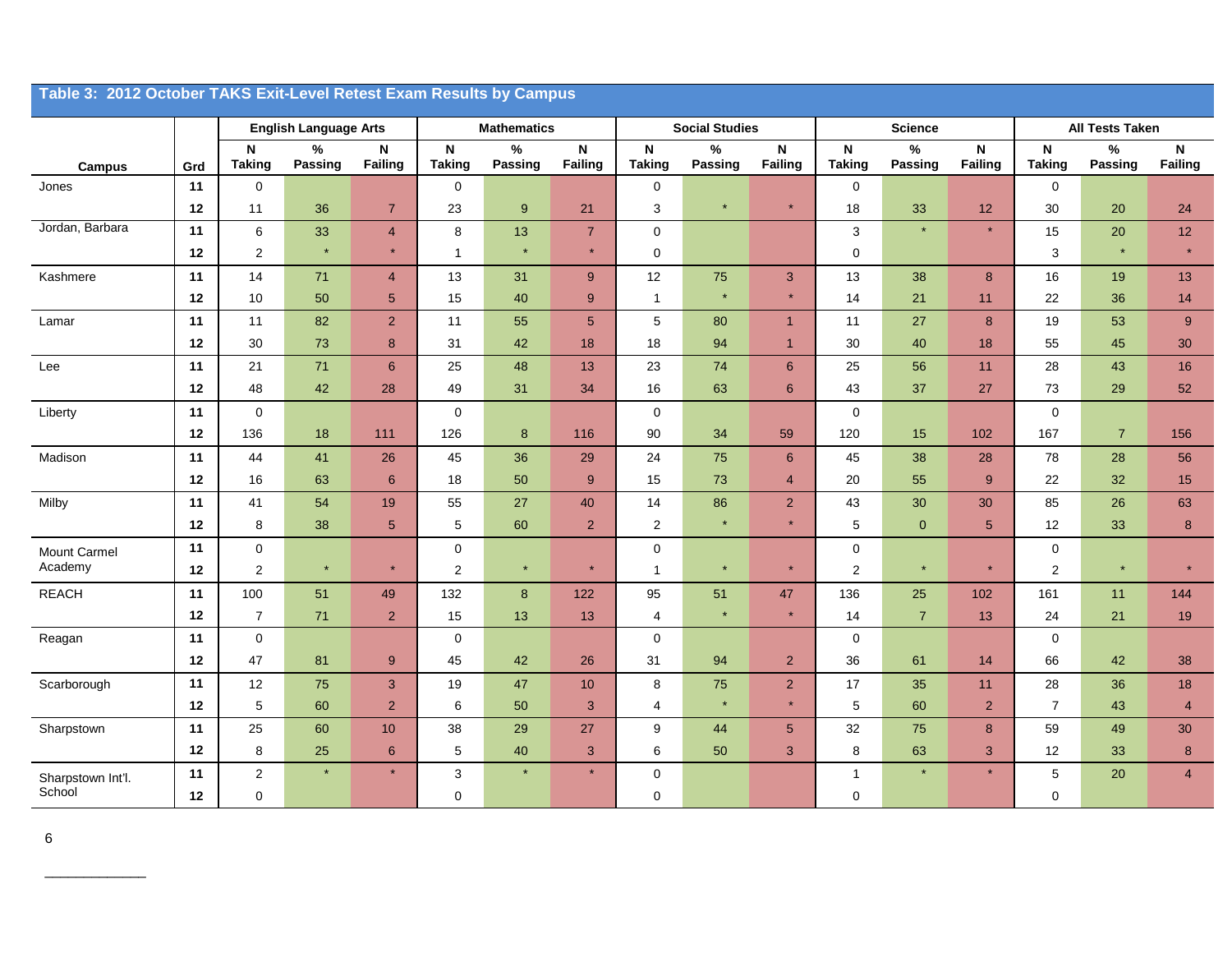| Table 3: 2012 October TAKS Exit-Level Retest Exam Results by Campus |     |                    |                              |                     |                    |                     |                                |                    |                       |                         |                               |                 |                |                    |                        |                                |
|---------------------------------------------------------------------|-----|--------------------|------------------------------|---------------------|--------------------|---------------------|--------------------------------|--------------------|-----------------------|-------------------------|-------------------------------|-----------------|----------------|--------------------|------------------------|--------------------------------|
|                                                                     |     |                    | <b>English Language Arts</b> |                     |                    | <b>Mathematics</b>  |                                |                    | <b>Social Studies</b> |                         |                               | <b>Science</b>  |                |                    | <b>All Tests Taken</b> |                                |
| <b>Campus</b>                                                       | Grd | N<br><b>Taking</b> | %<br><b>Passing</b>          | N<br><b>Failing</b> | N<br><b>Taking</b> | %<br><b>Passing</b> | $\mathsf{N}$<br><b>Failing</b> | N<br><b>Taking</b> | %<br>Passing          | $\mathsf{N}$<br>Failing | $\mathsf{N}$<br><b>Taking</b> | $\%$<br>Passing | N<br>Failing   | N<br><b>Taking</b> | $\%$<br><b>Passing</b> | $\mathsf{N}$<br><b>Failing</b> |
| Sterling                                                            | 11  | 32                 | 53                           | 15                  | 22                 | 18                  | 18                             | $\overline{4}$     |                       | $\star$                 | 23                            | 17              | 19             | 51                 | 29                     | 36                             |
|                                                                     | 12  | 0                  |                              |                     | 2                  | $\star$             | $\star$                        | $\mathbf 0$        |                       |                         | 3                             | $\star$         | $\star$        | 4                  | $\star$                | $\star$                        |
| Vision Academy                                                      | 11  | $\mathbf 0$        |                              |                     | $\mathbf 0$        |                     |                                | $\mathbf 0$        |                       |                         | 0                             |                 |                | $\Omega$           |                        |                                |
|                                                                     | 12  | 1                  | $\star$                      | $\star$             | 5                  | $\overline{0}$      | $5\phantom{.}$                 | $\mathbf{1}$       | $\star$               | $\star$                 | 2                             | $\star$         | $\star$        | 5                  | $\overline{0}$         | $\overline{5}$                 |
| Waltrip                                                             | 11  | $\mathbf{1}$       | $\star$                      | $\star$             | 1                  | $\star$             | $\star$                        | $\mathbf{1}$       | $\star$               | $\star$                 | $\mathbf{1}$                  | $\star$         | $\star$        |                    | $\star$                | $\star$                        |
|                                                                     | 12  | 25                 | 84                           | $\overline{4}$      | 31                 | 48                  | 16                             | 16                 | 88                    | 2 <sup>2</sup>          | 22                            | 45              | 12             | 51                 | 47                     | 27                             |
| Washington                                                          | 11  | 5                  | 80                           | $\mathbf{1}$        | 10                 | 20                  | 8                              | 6                  | 67                    | $\overline{2}$          | 8                             | 25              | $6\phantom{1}$ | 11                 | 18                     | 9                              |
|                                                                     | 12  | 12                 | 17                           | 10                  | 29                 | 28                  | 21                             | 0                  |                       |                         | 12                            | 17              | 10             | 39                 | 28                     | 28                             |
| Westbury                                                            | 11  | 53                 | 43                           | 30                  | 60                 | 27                  | 44                             | 32                 | 72                    | 9                       | 47                            | 30              | 33             | 84                 | 32                     | 57                             |
|                                                                     | 12  | 22                 | 64                           | 8                   | 35                 | 31                  | 24                             | 11                 | 100                   | $\mathbf{0}$            | 25                            | 40              | 15             | 48                 | 29                     | 34                             |
| Westside                                                            | 11  | 32                 | 66                           | 11                  | 47                 | 49                  | 24                             | 29                 | 83                    | 5 <sup>5</sup>          | 36                            | 50              | 18             | 57                 | 42                     | 33                             |
|                                                                     | 12  | 25                 | 72                           | $\overline{7}$      | 30                 | 40                  | 18                             | 9                  | 100                   | $\mathbf{0}$            | 15                            | 53              | $\overline{7}$ | 43                 | 49                     | 22                             |
| Wheatley                                                            | 11  | 26                 | 27                           | 19                  | 22                 | $\mathbf{0}$        | 22                             | 11                 | 18                    | 9                       | 19                            | $5\phantom{.0}$ | 18             | 36                 | 8                      | 33                             |
|                                                                     | 12  | $\overline{7}$     | 14                           | 6                   | 12                 | 17                  | 10                             | 3                  | $\star$               | $\star$                 | 6                             | 17              | $\sqrt{5}$     | 13                 | $\mathbf{0}$           | 13                             |
| Worthing                                                            | 11  | 5                  | 40                           | 3                   | $\overline{7}$     | 43                  | $\overline{4}$                 | 2                  | $\star$               | $\star$                 | 5                             | 20              | $\overline{4}$ | 10                 | 30                     | $\overline{7}$                 |
|                                                                     | 12  | 14                 | 57                           | $6^{\circ}$         | 27                 | 22                  | 21                             | 6                  | 67                    | 2 <sup>2</sup>          | 23                            | 43              | 13             | 38                 | 32                     | 26                             |
| Yates                                                               | 11  | 12                 | 100                          | $\overline{0}$      | 12                 | 67                  | $\overline{4}$                 | 11                 | 100                   | $\mathbf{0}$            | 12                            | 100             | $\overline{0}$ | 13                 | 69                     | $\overline{4}$                 |
|                                                                     | 12  | 14                 | 79                           | 3                   | 26                 | 54                  | 12                             | 8                  | 100                   | $\mathbf{0}$            | 14                            | 64              | 5              | 28                 | 43                     | 16                             |
| <b>Houston ISD</b>                                                  | 11  | 587                | 55                           | 263                 | 756                | 28                  | 548                            | 400                | 67                    | 131                     | 671                           | 35              | 435            | 1,072              | 28                     | 768                            |
|                                                                     | 12  | 642                | 48                           | 334                 | 810                | 29                  | 579                            | 333                | 68                    | 107                     | 659                           | 33              | 441            | 1,199              | 29                     | 854                            |

#### \*Fewer than 5 students tested.

\_\_\_\_\_\_\_\_\_